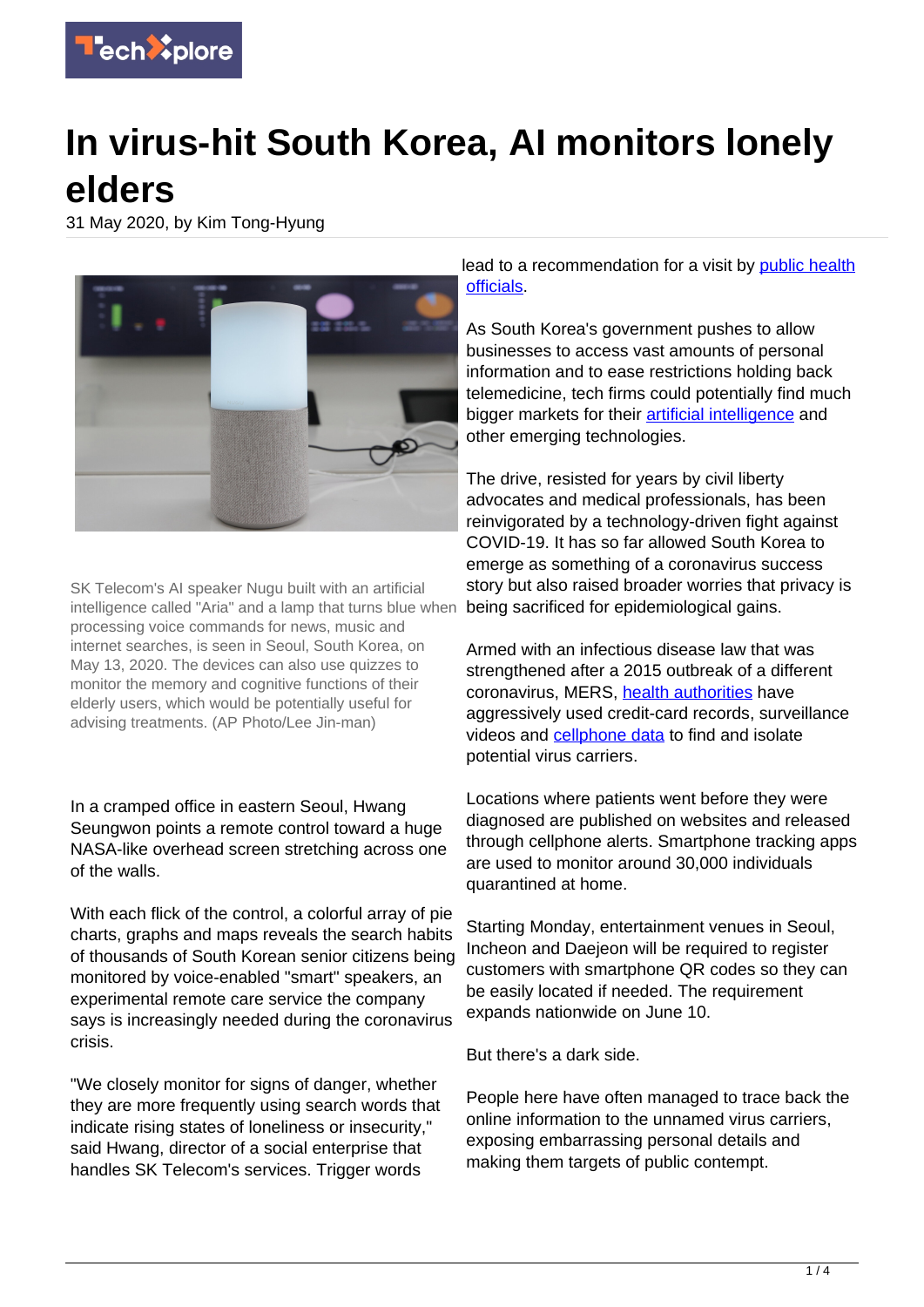



Hwang Seungwon, director of a social enterprise that handles SK Telecom's services, speaks in front of an electronic dashboard during an interview in Seoul, South Korea, May 13, 2020. Hwang points a remote control toward a huge NASA-like overhead screen stretching across one of the walls. With each flick of the control, a colorful array of pie charts, graphs and maps reveals the search habits of thousands of South Korean senior citizens being monitored by voice-enabled "smart" speakers, an experimental remote care service the company says is increasingly needed during the coronavirus crisis. (AP Photo/Lee Jin-man)

A low point came in early May when local media described some Seoul nightclubs linked to hundreds of infections as catering to sexual minorities, triggering homophobic responses.

Officials reacted by expanding "anonymous testing," which allowed people to provide only their phone numbers and not their names during tests. There was a subsequent increase in tests.

The past months have exposed a stark division about the best ways to make important decisions when privacy concerns collide with public health needs, said Haksoo Ko, a Seoul National University law professor and co-director of the school's Artificial Intelligence Policy Initiative.

Around 3,200 people across the country, mostly older than 70 and living alone, have so far allowed the SK Telecom speakers to listen to them 24 hours a day since the service launched in April

## 2019.

The company expects users to at least double by the end of the year, judging by local government interest. The technology has reduced human contact in welfare services while still providing governments with a tool to prevent elderly residents from dying alone. That's especially needed in a country grappling with an [aging population](https://techxplore.com/tags/aging+population/) and high poverty rates among retirees.

The speakers are built with an artificial intelligence called "Aria" and a lamp that turns blue when processing voice commands for news, music and internet searches. The devices can also use quizzes to monitor the memory and cognitive functions of their elderly users, which would be potentially useful for advising treatments.

But it's difficult for SK Telecom's clients to use the information without clear legal guidelines for handling health data on private networks.

Similar reasons may also impede domestic use of health technologies developed by Samsung Electronics, which recently received approval for a smartwatch application that monitors blood pressure.

KT, SK Telecom's telecommunications rival, is focused on business customers, providing artificial intelligence devices such as speakers and service robots to hotels, offices and new apartments.

President Moon Jae-in's administration has said data-driven industries will be critical in boosting a pandemic-hit economy.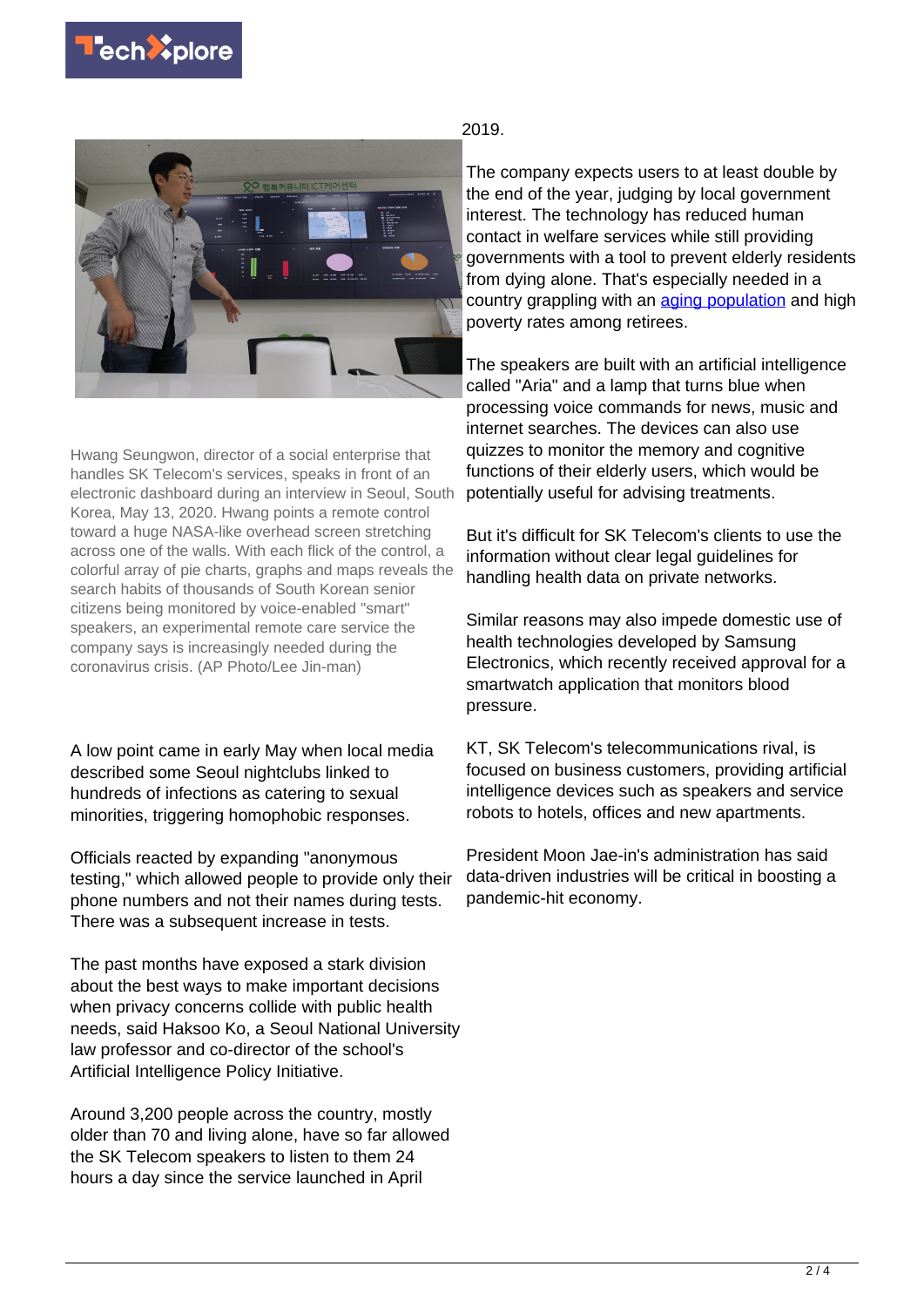



SK Telecom's AI speaker Nugu built with an artificial intelligence called "Aria" and a lamp that turns blue when processing voice commands for news, music and internet searches, is seen at a senior citizen's home in Seoul, South Korea, on May 13, 2020. The devices can also use Telecom's tech to monitor some 200 seniors who quizzes to monitor the memory and cognitive functions of live alone. their elderly users, which would be potentially useful for advising treatments. (AP Photo/Lee Jin-man)

Officials are preparing regulations for revised data laws that lawmakers passed in January after months of wrangling. They aim to allow businesses greater freedom in collecting and analyzing anonymous personal data without seeking individual consent.

If they work as intended, optimists say the laws would allow artificial intelligence to truly take off and pave the way for highly customized financial and health care services after they start in August.

But activist Oh Byoung-il said the changes could bring excessive privacy infringements unless robust safeguards are installed.

"Companies will always have an endless thirst for data, but you can't give it to them all," he said.

Doctors' groups have also resisted government calls for legalizing telemedicine, raising concerns related to data security and a negative impact on smaller hospitals.

Industrial benefits will be limited if officials can't find

the right combination of techniques to process personal information so that it can't be used to identify individuals. Health and government authorities have failed to do this during the pandemic.

South Korea's anti-virus experience provides "lots of lessons and implications" as it steps toward a data-driven economy, Ko said.

"With data, it's bad to take 'the more, the better' approach," he said. "An appropriate control system needs to be baked into the process, to make decisions on data access based on necessity and sensitivity and restrict access to information that isn't really needed."

In Seoul's Yangcheon district, officials are using SK

Social workers, who have smartphone apps that look like a mini version of the main dashboard, make calls or visits when users don't use their devices for more than 24 hours.

"It's nice to have something to talk to," said Lee Chang-geun, an 89-year-old who has lived alone in his small apartment since his wife died three years ago. "But I wish they developed an Aria function for opening doors. What good is a distress signal if I die while emergency workers try to force open my door?"

© 2020 The Associated Press. All rights reserved. This material may not be published, broadcast, rewritten or redistributed without permission.